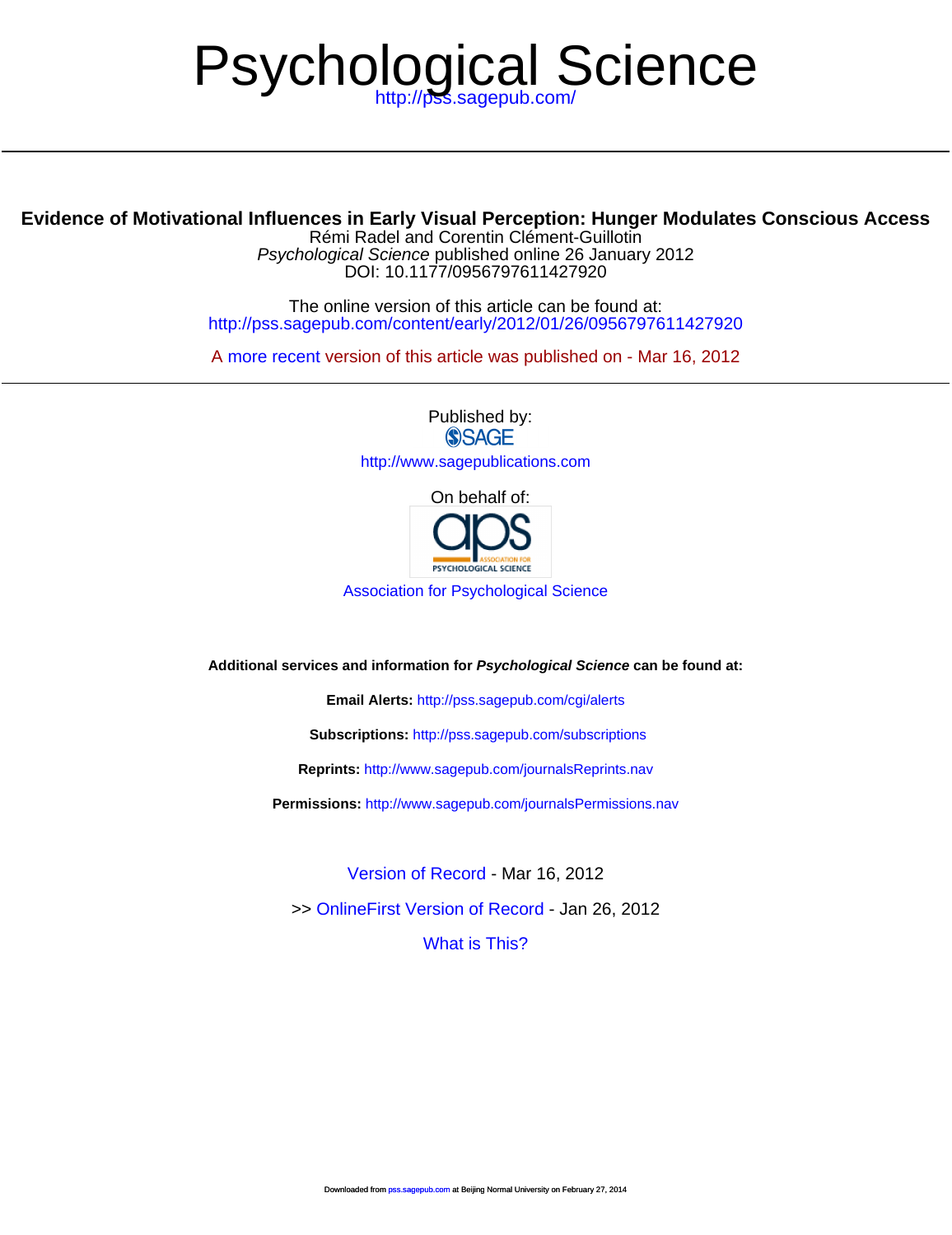# **Evidence of Motivational Influences in Early Visual Perception: Hunger Modulates Conscious Access**

# **Rémi Radel and Corentin Clément-Guillotin**

University of Nice Sophia-Antipolis

Received 6/24/11; Revision accepted 10/4/11

The New Look approach to perception (Bruner, 1957) posits that perception is a constructive process based on several topdown factors, such as individuals' expectations, needs, and desires. Many classical experiments from the New Look era have provided striking illustrations of the effect of motivation on perception. For example, they have revealed that poor children have a bias to overrate coin size (Bruner & Goodman, 1947) and that hungry people have a bias to overrate the brightness of pictures of food (Gilchrist & Nesberg, 1952). This line of research has not gone without criticisms (e.g., Erdelyi, 1974; McCurdy, 1956), but recent experiments have largely confirmed its validity (Aarts, Dijksterhuis, & De Vries, 2001; Balcetis & Dunning, 2006, 2010).

Despite the evidence of an effect of motivation on perception, it is still unknown at which point in the perceptual process motivational influences occur. Visual perception is generally regarded as a serial process that starts with a purely perceptual stage (i.e., early vision), in which features are extracted in visual processing areas of the brain. Early vision is followed by a postperceptual, decision stage, in which the perceptual output is categorized. Top-down influences were traditionally thought to bias only the decision stage, and early vision was described as cognitively impenetrable (e.g., Pylyshyn, 1999; Riesenhuber & Poggio, 2000). However, consistent with the idea that higher-level representations can shape the perceptual stage by a tuning process that influences which features are selected for processing (Schyns, Goldstone, & Thibaut, 1998), recent studies have revealed the existence of top-down influences on perceptual processing (e.g., influences of attention—Carrasco, Ling, & Read, 2004—and conceptual category—Lupyan, Thompson-Schill, & Swingley, 2010). Here, we report a study in which we aimed to test whether motivation can also penetrate and guide early visual processing.

All previous research on the effect of motivation on perception has employed clearly visible stimuli: In most of these studies, researchers simply observed how ambiguous stimuli were interpreted. In contrast, in this experiment, we monitored conscious access to masked visual stimuli. This enabled us to focus on the early perceptual encoding stage that occurs

unconsciously. Inspired by the method used by Gaillard et al. (2006), we presented words close to the threshold of conscious perception. We expected that participants who had fasted (and were therefore motivated by food) would be more likely than satiated participants to perceive masked food-related words.

# **Method**

Forty-two students ( $M = 20$  years,  $SD = 1.2$ ; 17 females and 25 males with a normal body mass index) participated in exchange for course credit. Participants arrived individually in the lab at noon, after 3 to 4 hr without eating, and were randomly assigned to one of two conditions. All participants were informed about a delay in testing and were asked to return later. Although some were instructed to come back 10 min later, others were instructed to come back after 1 hr and were told that they could take their lunch at the cafeteria in the interim. An assessment conducted after the experiment confirmed the efficacy of the manipulation. Participants given the opportunity to eat lunch did so, and motivation to eat (assessed on a 10-point Likert scale, with higher scores representing more hunger) was higher among participants in the fasting condition ( $M = 7.52$ ,  $SD = 1.51$ ) than among those who had the opportunity to eat before the experiment  $(M = 2.76)$ ,  $SD = 2.21$ ,  $p < .001$ .

When they returned to the lab, participants were asked to identify words that were briefly displayed on a computer screen. First, each participant completed a pretest in which we determined the font size at which the visibility of the target word would be as close as possible to the participant's awareness threshold. This font size was then used for the 80 test trials that followed. The targets in these test trials included 20 food-related nouns (e.g., *bread*, *cake*) mixed among 60 neutral nouns (e.g., *boat*, *glove*). (The stimuli were in French but are reported in English here.) On each trial, a 67-ms premask (i.e.,

#### **Corresponding Author:**

Rémi Radel, Laboratoire LAMHESS, 261 route de Grenoble, 06005 Nice cédex 3, France E-[mail: remi.rade](http://pss.sagepub.com/)l@gmail.com





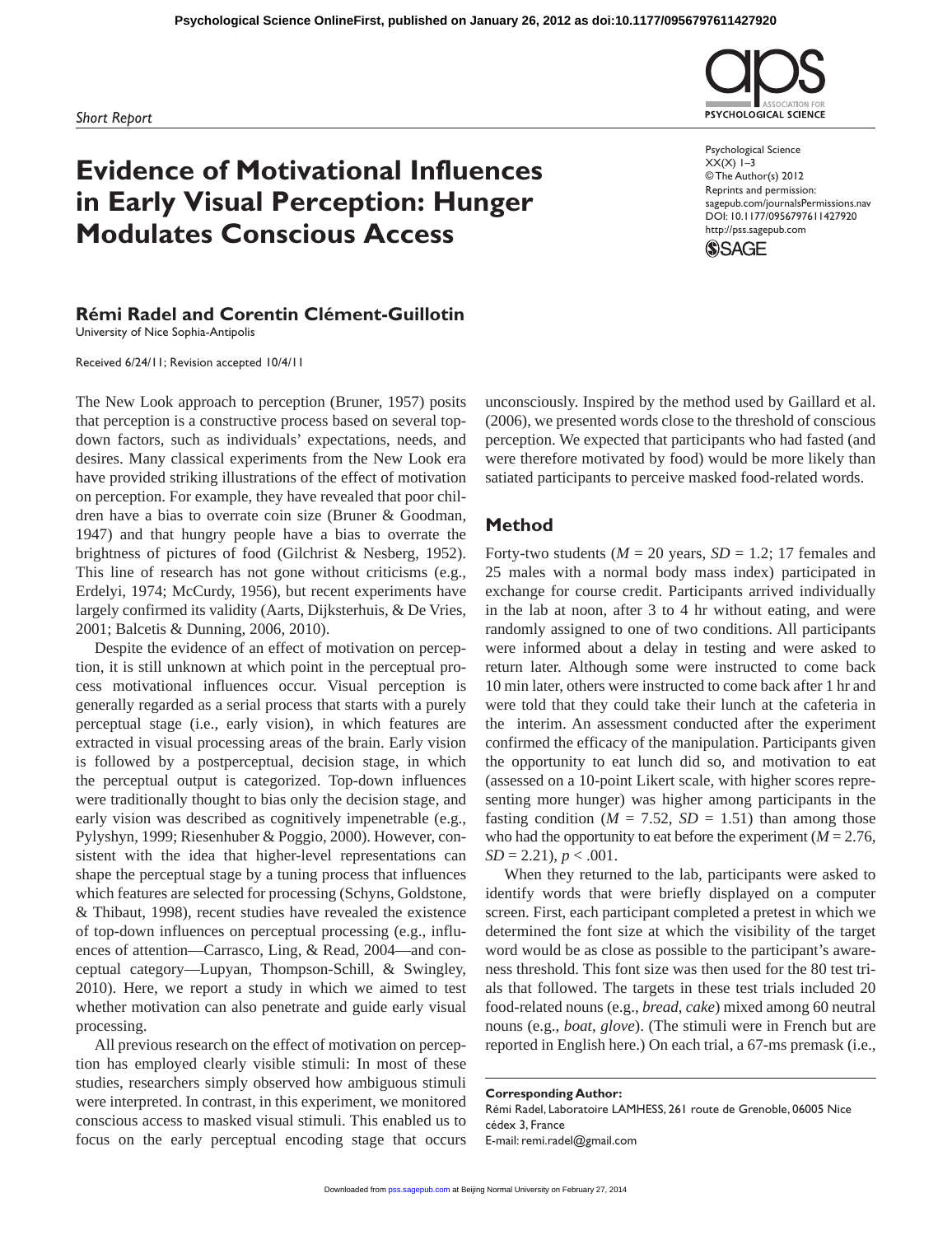"##########") preceded the target word. The word then appeared for 33 ms and was followed by a 33-ms blank screen and a 67-ms postmask (i.e., "&&&&&&"). We obtained a subjective measure of awareness by asking participants to rate the visibility of each word on a 10-cm visual analogue scale (Sergent & Dehaene, 2004). We obtained an objective measure of awareness by using a two-alternative forced-choice task in which participants were shown the target word and a foil (e.g., *cake*-*sake*) and asked to select the word that had just been presented. We derived a perceptual sensitivity index (*d*′) from this measure;  $d$  is intended to reflect only perceptual processing by eliminating decision bias. A greater *d*′ indicates greater perceptual processing of the stimuli.

## **Results**

A 2 (word type: neutral vs. food related)  $\times$  2 (condition: fasting vs. satiated) repeated measures analysis of variance was first conducted on the subjective measure of awareness. The interaction was significant,  $F(1, 40) = 9.44$ ,  $p < .01$ ,  $\lambda^2 = .191$ . Although food deprivation did not affect the reported visibility of neutral words,  $t(40) = 0.48$ , n.s., fasting participants rated the visibility of food-related words higher ( $M = 5.48$ ,  $SD =$ 1.42) than satiated participants did  $(M = 4.52, SD = 1.51)$ ,  $t(40) = 2.06$ ,  $p < .05$ . The same analysis was then performed



**Fig. 1.** Mean scores on the (a) subjective (visibility rating) and (b) objective (perceptual sensitivity index, *d*′) measures of awareness for the target words as a function of word type (neutral vs. food related) and experimental condition (fasting vs. satiated). Error bars represent standard errors of the mean.

on the perceptual sensitivity index (*d*′). The interaction of word type and condition was again significant,  $F(1, 40) =$ 4.84,  $p < .05$ ,  $\frac{2}{5} = .108$ . Although there was no effect of hunger on the perceptual processing of neutral words,  $t(40) = 0.39$ , n.s., fasting participants had a greater awareness of foodrelated words ( $M = 0.63$ ,  $SD = 0.14$ ) than satiated participants did ( $M = 0.51$ ,  $SD = 0.20$ ),  $t(40) = 2.27$ ,  $p < .05$ . Figure 1 illustrates the results for both measures.

# **Discussion**

The research reported here extends the generally accepted concept that people tend to see what they want to see (e.g., Balcetis & Dunning, 2006). Whereas the results of previous studies could be explained by an implicit bias occurring at a postperceptual stage, our findings indicate that motivation directly improves perceptual encoding of desired stimuli. This demonstration of a modulation of conscious access reveals that motivational influences can penetrate early perceptual processing. Specifically, our results imply that the stimuli were quickly processed unconsciously on a semantic level, and that the stimuli most relevant to participants' goals were most likely to be selected to reach consciousness.

Bar's (2007) model provides an explanation as to how topdown factors can influence early vision. According to this model, rudimentary information from visual input is rapidly extracted through nonconscious processing and is then contrasted with representations activated in memory. If the extracted information and a representation match, conscious perception is facilitated. Neuroimaging studies support this idea that the brain anticipates the relevance of stimuli; results indicate that information extracted in visual areas is quickly sent to the orbitofrontal cortex, where it can be compared with the activated representations (e.g., Kveraga, Boshyan, & Bar, 2007). Orbitofrontal cortex also plays a crucial role in motivation, especially in the food reward system (Kringelbach, 2005). This fact reinforces the idea that following need deprivation, the activation of representations associated with need satisfaction (Strack & Deutsch, 2004) can play a presensitizing role in early perception.

### **Declaration of Conflicting Interests**

The authors declared that they had no conflicts of interest with respect to their authorship or the publication of this article.

### **References**

- Aarts, H., Dijksterhuis, A., & De Vries, D. (2001). On the psychology of drinking: Being thirsty and perceptually ready. *British Journal of Psychology*, *92*, 631–642.
- Balcetis, E., & Dunning, D. (2006). See what you want to see: Motivational influences on perception. *Journal of Personality and Social Psychology*, *91*, 615–625.
- Balcetis, E., & Dunning, D. (2010). Wishful seeing: More desired objects are seen as closer. *Psychological Science*, *21*, 147–152.